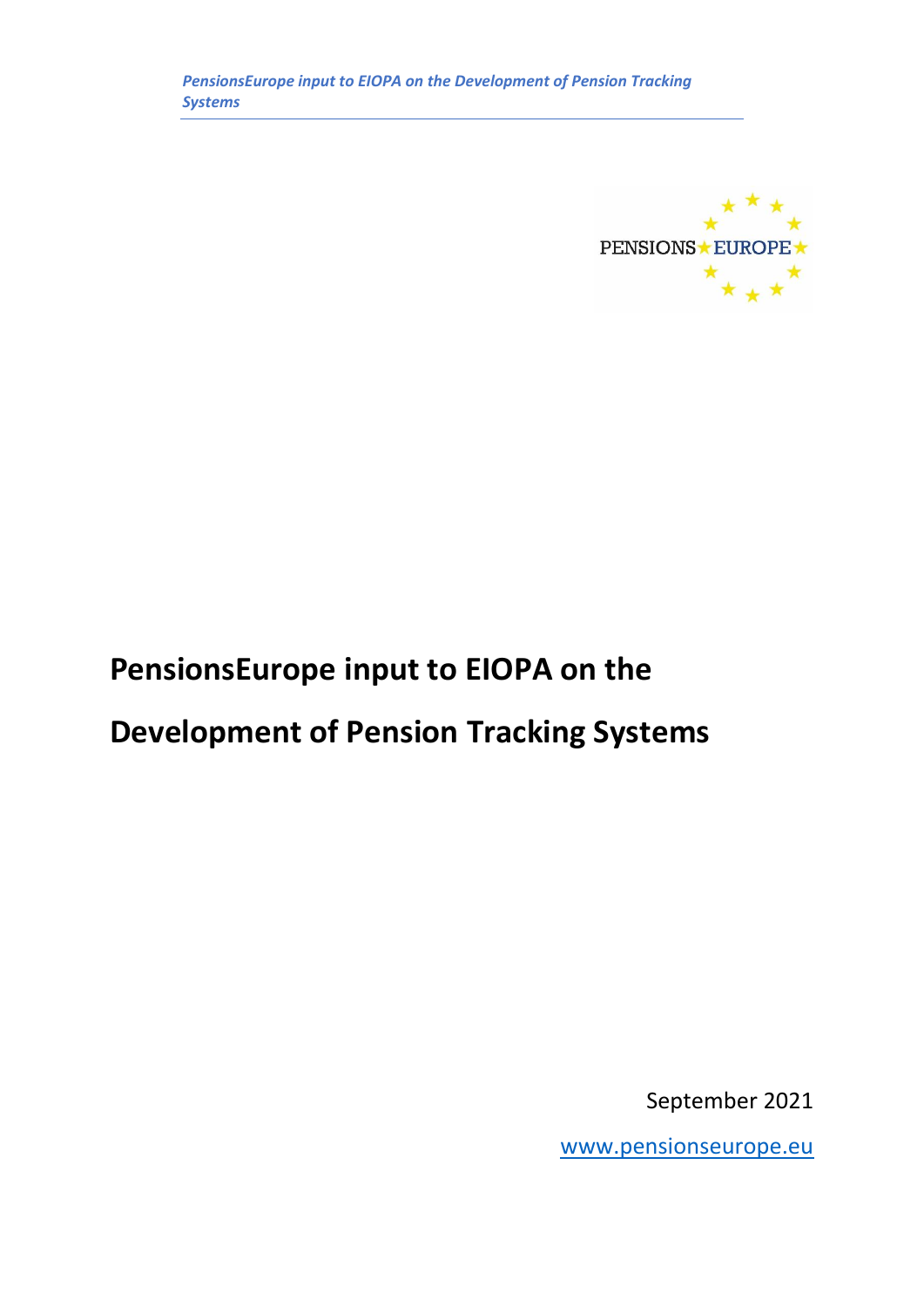## **1. PensionsEurope input to EIOPA on the Development of Pension Tracking Systems**

**Question 1:** *Do you agree with the main goal, the scope and the attributes of a national PTS defined by EIOPA (please explain why)? If not, what is missing or what workable alternative would you propose which meets the principles set out in this consultation?*

PensionsEurope welcomes that the European Commission has committed to developing best pension practices that could assist Member States facing demographic challenges. The development of a Pension Tracking System (PTS) was part of the Commission's new Capital Markets Union action plan (of September 2020) and we welcome the development particularly in the light of the CMU. The PTS can be a very powerful tool to make people aware of their financial situation for the old age and can help them to take the right financial decisions. A PTS is one important element in a retirement system, and it should of course be accompanied by other measures fostering good retirement provisions. PensionsEurope supports the development of national pension tracking services and the European Tracking Service project.

Generally, pension policy falls under the responsibility of the Member States (MSs). This also includes the definition of pension schemes and products and hence the design and the specificities of the PTS. We highlight that there are very good reasons behind the decision of not including in European legislation on occupational and personal pension providers (e.g. IORP II Directive including information requirements; Solvency II Directive) a uniform EU pension definition.

Thus, whilst it could be useful to have at least some kind of recommendation from the EU level, we think that the decisions on the main "design parameters" of a PTS should be left to the Members States, e.g.:

- which types of pension providers shall be included under which terms (mandatory or voluntary association with a PTS)
- the exact range of pension schemes or products that will be covered.

We agree with the main goal defined by EIOPA and highlight that Member States should always have enough flexibility to find the solutions that suit the specific needs of citizens and pension providers best. Generally, we believe the technical advice should better reflect this.

We agree on the progressive roll-out of the PTS over time suggested in par. 28: especially for MSs seeking to develop a PTS, we strongly advise focussing first on doing the basics well. In this light, the optional functionalities described in 1.1.2 can be "good to have", depending on the specific needs of the MSs but, although we understand the list of optional functionalities is based on factual experience from existing PTSs, we note that many of them would require data beyond the amount of information that is currently required in legal information requirements such as the Pension Benefit Statements of IORPs. Therefore, we suggest limiting the scope of data provided to the PTS to the scope of information required by the relevant sectoral regulation for the respective pension provider. Optional functionalities also produce additional costs for the pension providers, which ultimately will be borne by members and beneficiaries. Any additional functionality and new data reporting requirements must be always weighted with the cost and benefit for providing it.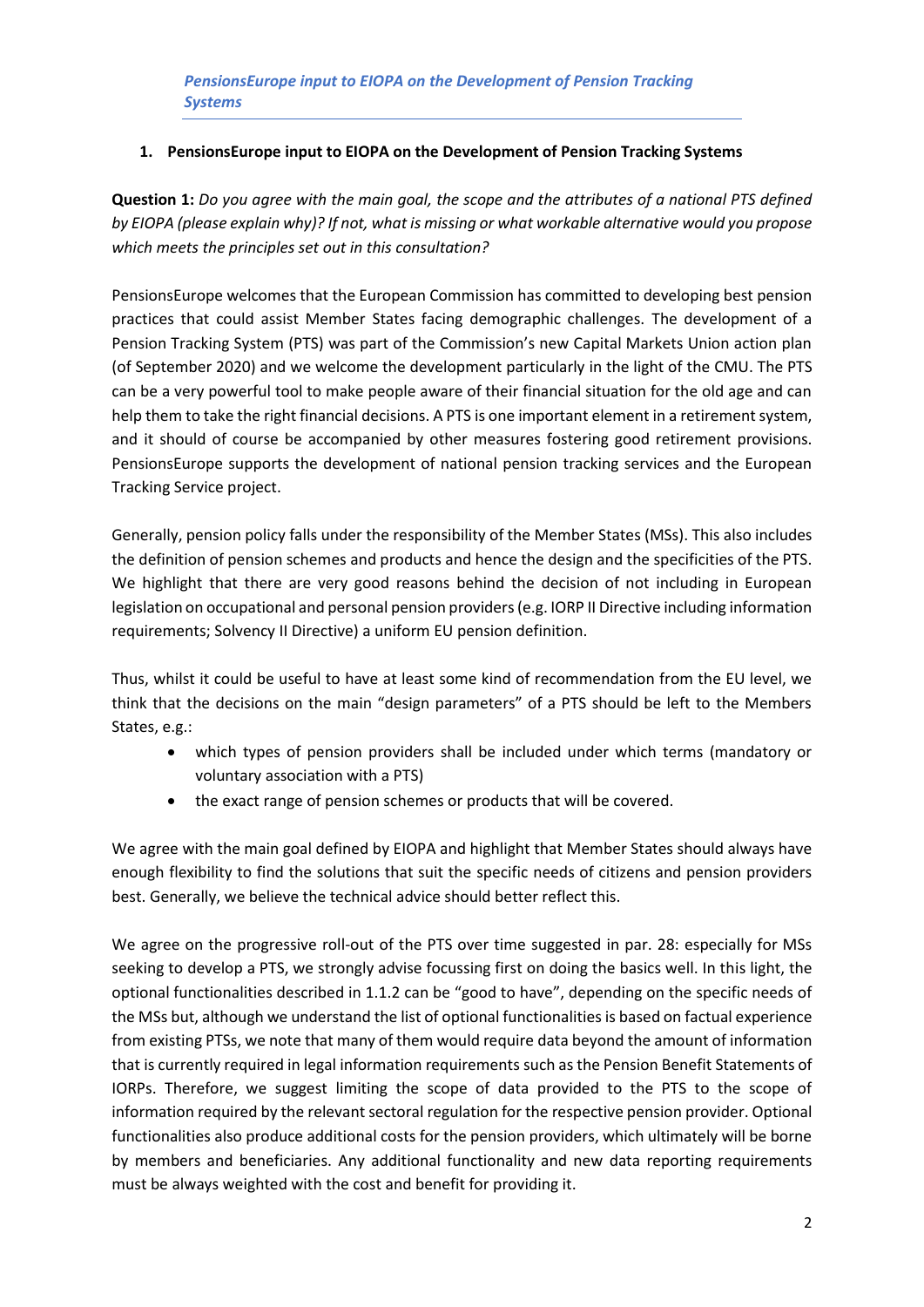If the service of a PTS should be free for participants, and if indeed a PTS must be independent and objective, which all seem reasonable, it follows that financing must come from public budgets or from levies on pension providers or a combination of these. Although the creation of a PTS by private initiative and cooperation between pension providers is not entirely impossible (see for instance the example of Denmark), it nevertheless would be very complicated. Some form of compulsion both to provide and share the necessary data, as well as to achieve an equitable distribution of costs, is necessary. This can best be realised by public action. At least in the construction phase of PTSs, public funding from Member State budgets may be the best option (and the EU budget for an ETS). More broadly, we would like to stress that a public good does not necessarily mean public ownership.

We also agree on the scope defined in Chapter 1.2.2, which includes the distinction between statutory pensions, occupational pensions, and personal pensions. We stress that the decision, which exact pension schemes and products should be included, and whether they should be included on a mandatory or voluntary basis should be made by the Member State.

As for the attributes, the classification as a public good raises far-reaching questions (not only but also) about the financing of a PTS and the possibility to decide for a merely voluntary instead of mandatory association for some pension schemes and products or institutions. Please refer to Q3 for further explanations.

# **Question 2:** *What do you consider to be the main costs in the establishment of a PTS?*

The main costs result from a potential (legal or factual) requirement to establish a data interface to a digital platform that requires appropriate safeguards for the protection of sensitive pension data. It should also be kept in mind that, if a PTS is not financed by public funds and a levy is charged on pensions providers, these costs are borne by the beneficiaries (e.g. via lower pensions). Fixed costs for the initial IT investments as well as running costs disproportionately affect smaller pension providers.

**Question 3:** *EIOPA views a PTS as a public good, considering the need for public intervention to address market failures stemming from limited rationality. Do you agree with the public good framework as preferred option to provide objective and impartial pension information to citizens (please explain why)? If not, what is missing or what workable alternative would you propose which meets the principles set out in this consultation?*

#### Yes, we agree.

If the service of a PTS should be free for participants, and if indeed a PTS must be independent and objective, which all seem reasonable, it follows that financing must come from public budgets or from levies on pension providers or a combination of these. Although the creation of a PTS by private initiative and cooperation between pension providers is not entirely impossible (see for instance the example of Denmark), it nevertheless would be very complicated. Some form of compulsion both to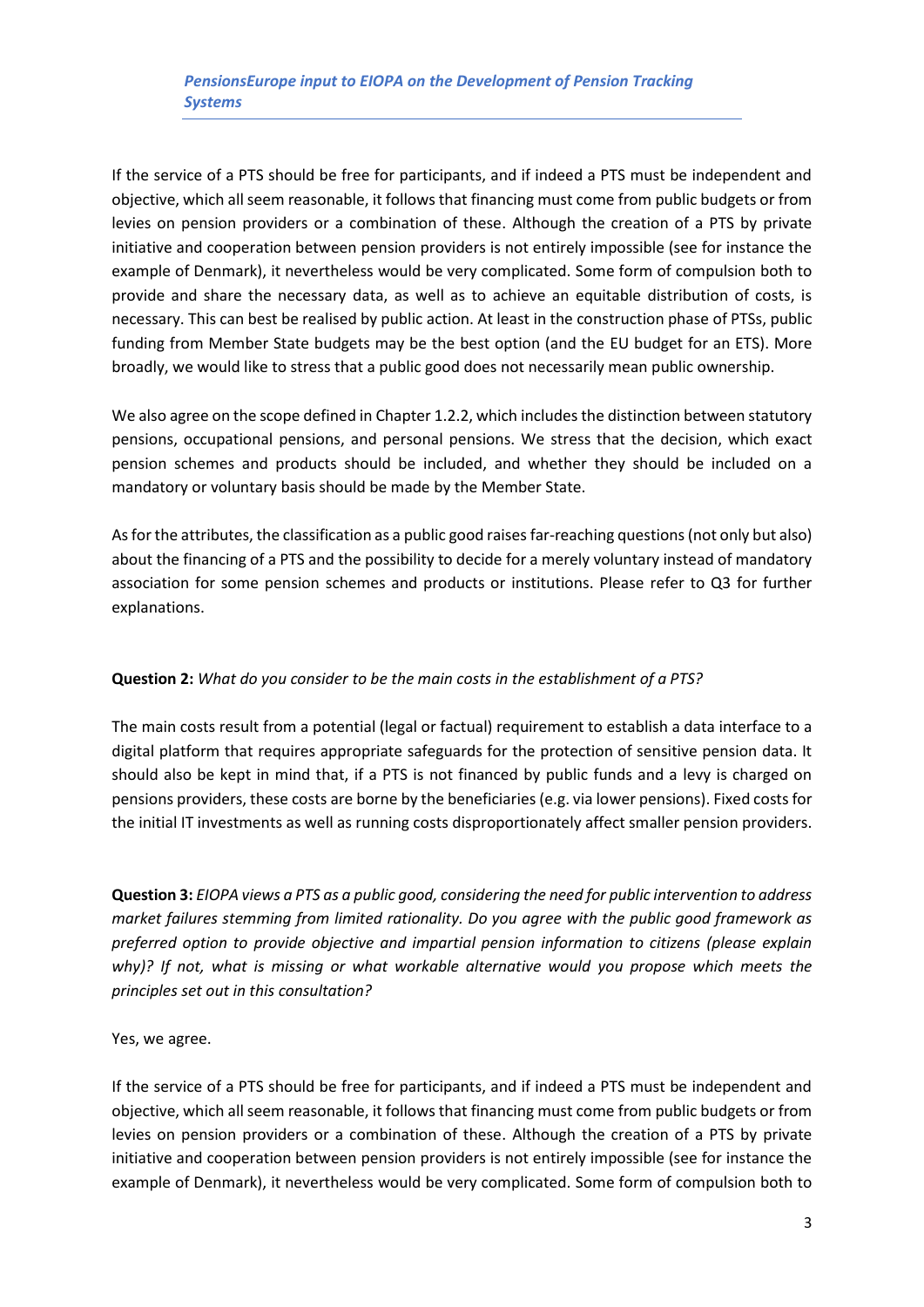provide and share the necessary data, as well as to achieve an equitable distribution of costs, is necessary. This can best be realised by public action. At least in the construction phase of PTSs, public funding from Member State budgets may be the best option (and the EU budget for an ETS). More broadly, we would like to stress that a public good does not necessarily mean public ownership. See also our response to Q 30.

Generally, we feel that the consultation should focus only on technical aspects for the realisation of PTS rather than on such broad political questions that would have to be answered on the national level according to the specific features of the individual Member States' pension systems.

**Question 4:** *Do you agree that the PTS should provide personal information on statutory and supplementary pensions and should exclude the provision of information on other financial products that do not constitute a pension (please explain why)? If not, what would be the desirability, feasibility and benefits for bringing non-pensions long-term investment products into scope of the PTS?*

Yes, we agree on the views of EIOPA on the scope, i.e. that the PTS should provide information on statutory and supplementary pensions and exclude the provision of information on the financial products that do not have an explicit objective of retirement provision according to the national social and labour law or tax rules. Public and supplementary pensions represent a very large part of the retirement income of individuals. Given the diversity of pension systems in Europe and the different designs of the pension pillars, it should be the sole responsibility of MS to decide what kind of financial products are recognized as pension schemes and pension products or not.

**Question 5:** *Do you agree that MSs should assess to what extent a (digital) PTS may exclude some citizens and, depending on the outcome, consider offering alternative ways to facilitate PTS access to the digitally excluded citizens (please explain why)? What workable solutions would you propose to either make the PTS also available to non-digital or digitally excluded citizens or to make the PTS information available in a non-digital format?*

Yes, we agree. It is important that competent authorities assess which citizens could be excluded from a digital PTS and why. Ideally, they should offer them alternative ways to access this information.

It is important to distinguish between a factual exclusion due to the remaining digital gap between people with and without reliable internet access and digital competences on the one hand, and the exclusion of citizens with specific types of pension entitlements.

As for citizens without reliable internet access or with no digital competences, sensible and practical solutions should be found at the EU or MS level. As to the citizens without reliable internet access, an exclusion of this group is somewhat inevitable (and inherent to the idea itself) if the PTS is designed as an online information resource. This remaining exclusion effect can be viewed as politically acceptable, especially if the PTS is designed as merely an add-on to other information requirements (in written form) and not as a full substitute for such information. In the recent past, one approach by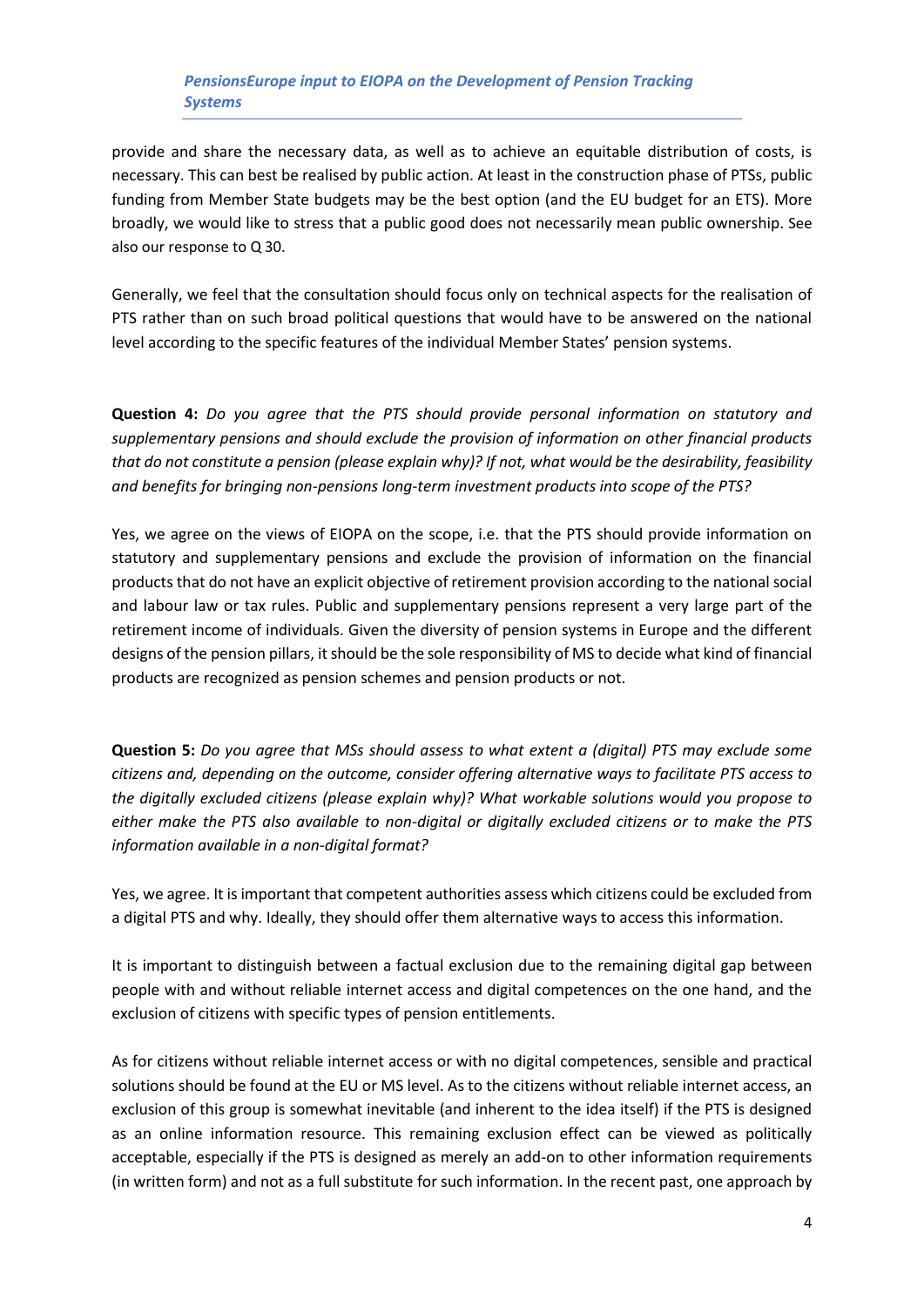the European legislator has been to allow electronic forms of the information under certain conditions, such as the recipient having access to it and having the possibility to store or print this information.

In the second case, we agree that MSs should have the flexibility of excluding certain retirement savings of some citizens. Generally, it appears as a reasonable approach restricting mandatory participation in a PTS to those types of pension providers who already have a legal obligation to provide information (e.g. pension benefit statements) regularly. Here, the task of standardizing the data needed by the PTS will be much easier compared to pension providers without such an obligation. The latter group should nevertheless be given a voluntary option to join in. Already today, many of these pension providers, often provide information to their beneficiaries but on their own terms. For these pension providers it could potentially be a competitive disadvantage if their entitlements would not show up in a PTS. Thus, there is a strong incentive to join but the possibility of not connecting to the PTS would remain, e.g. if the costs for compiling, standardizing the data, and connecting to the PTS would be disproportionally high.

**Question 6:** *EIOPA has identified a set of behavioural principles which should drive the front-end design of the PTS. Do you agree with this approach (please explain why)? If not, what other behavioural principles should apply to the front-end design of the PTS?*

We agree on the approach and the set of behavioural principles identified.

In the live access model, the PTS will need to retrieve the information real time from data providers. From the viewpoint of transparency, it is very helpful if the PTS shows where it is retrieving its data from and also shows if for any reason this data retrieval was not (completely) successful.

As a more general remark. The paper points to the challenges a PTS has in presenting to the user personal, relevant and up-to-date information on his pensions in an simple and understandable way. The PTS in its current form offers a generic solution for a very diverse group of users (diverse in life phase, personal situation, professional occupation, financial knowledge and interests, etc.) whilst having to deal with the reality of a MSs pension system, very often resulting in many different types of pensions that have to be shown in a comprehensible way. The PTS also has to keep up with changes in pension law in a MS and may also have to deal with challenges of getting the required data and at the same time keeping data quality in check.

One strategy to deal with this challenge is for the PTS to limit its ambitions in what information is shown and leaving the provision of other types of information to, for example, pension providers. Another option is that the PTS's front and backend are architecturally separated. The backend being the basis infrastructure for gathering (and defining) data and keeping data quality in check. And the front end being the user interface. That would make it possible to build several front ends based upon the same information but with different user groups in mind (for example people who need to make choices on their retirement, people working in a specific sector, etc.). A third option is to build a data exchange facility (in the form of an API) for the PTS's data to be transferrable to pension providers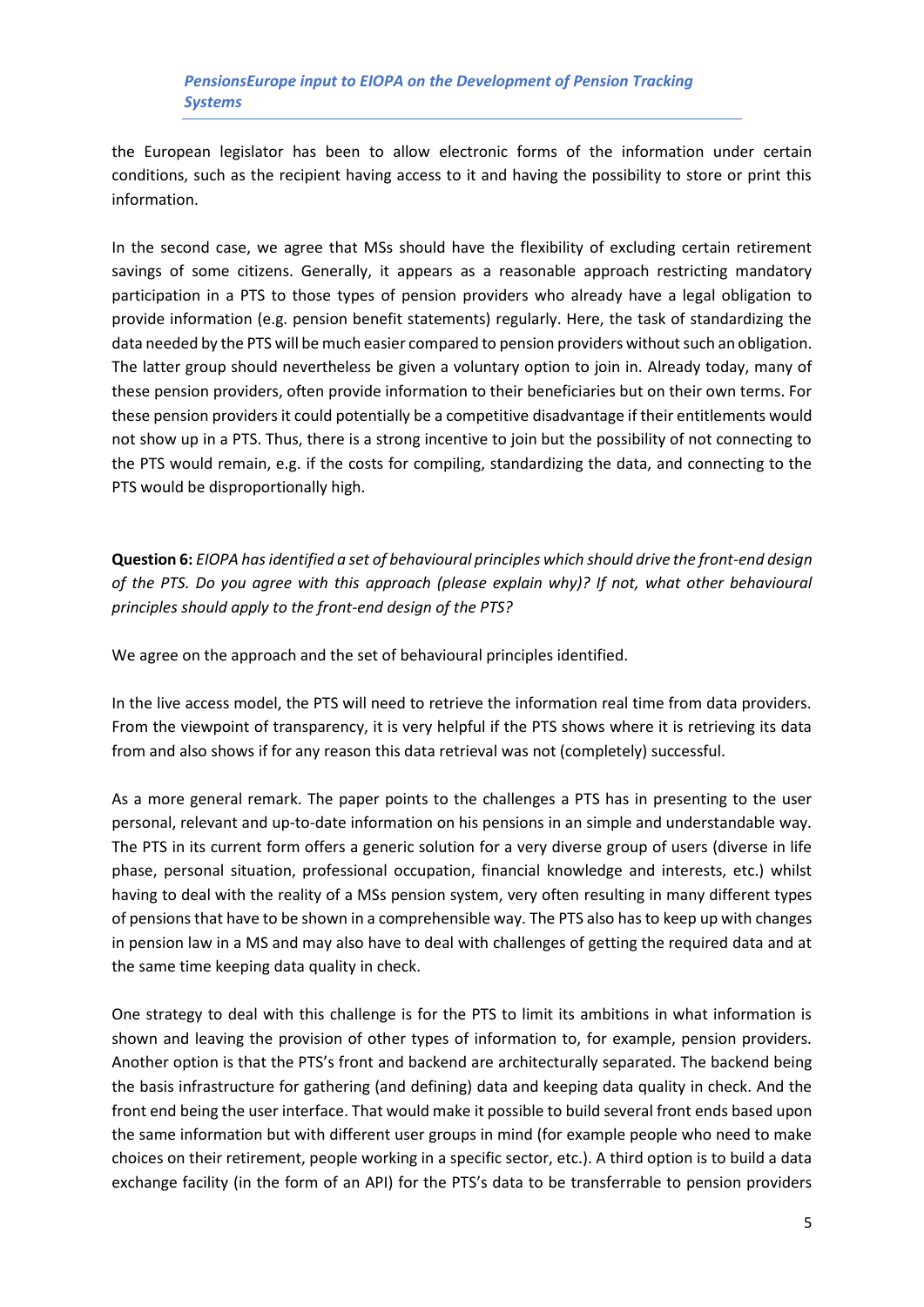that (in concert with their own data) can provide specific information or services to service the individual.

**Question 7:** D*o you agree that the PTS has a broader scope than the PBS? Whilst the PBSs can be used to feed the back-end, the front-end of the PTS should not be constrained by (all) the content or format of the PBSs.*

No, we do not agree. The PTS should not have a broader scope than the PBS. European legislation should allow MS to decide whether in the longer term in makes sense to replace the PBS (which is an expensive, limited and static information carrier) by the PTS.

It is important that the front-end of the PTS is as simple as possible and that the information included in layer 1 is the essential one.

We note that in this and in other questions, EIOPA deals with distinctions between the contents of PBS and the services provided by a PTS. This touches on a very important matter. As well described by EIOPA, the PBS and the PTS not only have different scopes but also different objectives. The PBS includes a long set of information that is not entirely needed for the PTS. Therefore, PBS should be used to feed the back end. However, it is pivotal that information provided by the PTS:

- is fully consistent with the contents of the underlying data, that recommendations and calculations or computations on the platform follow a transparent and universally recognized approach
- and, most importantly, it does not lead to additional data requirements for pension providers. Avoiding such additional data requirements is key to a cost-efficient implementation.
- Finally, we wonder whether the expectation to receive feedback within 30 seconds can be realistically fulfilled by national PTS in all MSs.

**Question 8:** *Do you agree that the information on costs and investment funds should not be part of the front-end of the PTS and that it is a good practice for the PTS to provide a link to the website of each pension provider?*

Yes, we agree. Even recognising the importance of costs, we agree that they should not be part of the PTS's frontend. This information is also not pertinent for first pillar pensions. And in case of compulsory participation in occupational pension schemes, this information does not provide any perspective for action by the users of a PTS or ETS.

The primary objective of the PTS should be to provide citizens with a clear and reliable overview of their retirement income. People need to have access to very simple and clear information. As for IORPs, information on costs could be included in a second or third layer of information, e.g. embedding the PBS in the platform, if they affect the outcome of the pension scheme.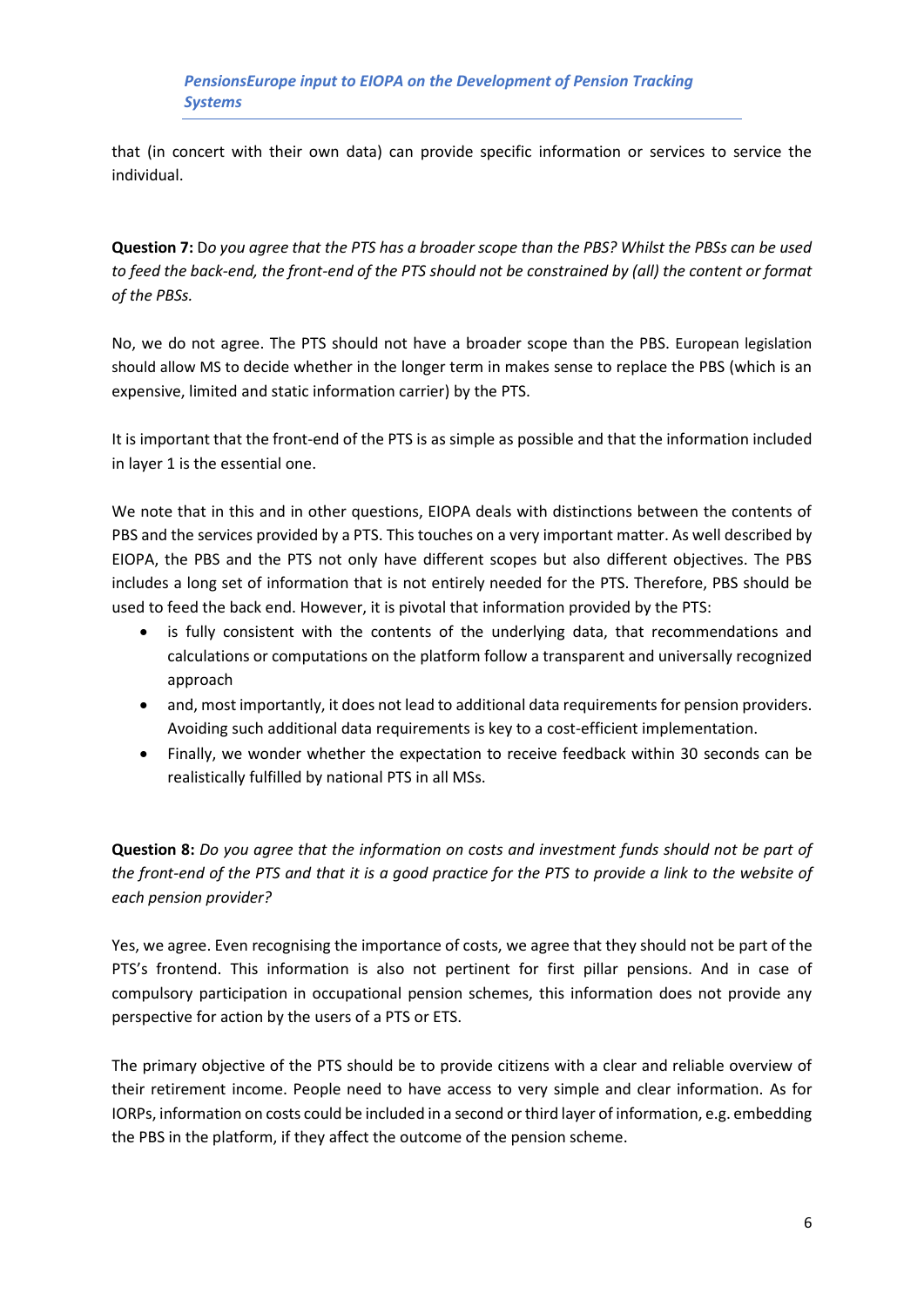A link to the website of pension providers that have a legal requirement to publish cost information on their website should be part of the structured data sent to the PTS. As for IORPs, such a requirement is not set by the IORP II Directive, but it may be required by the applicable national legislation.

**Question 9:** *Do you agree that the landing page (layer 1) of the PTS should display the expected monthly retirement income and the retirement date in a simple manner whilst the accrued entitlements and pension providers (i.e. breakdown by source) should be disclosed in a second layer easily accessible to users wanting to know more? If so, do you have supportive evidence? If not, what would you propose as the key elements for the landing page (Layer 1) and those for subsequent layers (Layers 2 and 3) considering the scope of the PTS and individuals' behavioural and cognitive biases set in this consultation?*

Yes, we do agree with the key elements identified by EIOPA for layer 1 divided by source of pension income. It would potentially be misleading to aggregate all sources into a single number. Smartly layering the information is key to reach the PTS's success, for both the users and the pension providers.

New PTSs should focus on the needs of their specific user groups and develop their customer journeys and user interfaces based on that, rather than just copy what other PTSs do.

**Question 10:** *Do you agree that difficult concepts, such as inflation, purchasing power, communication of projections, etc. should be accompanied by with visual aids, such as short movies, use of metaphors, pictures or additional explanations (pop-up windows)? Do you have supportive evidence and any examples of such "aids"? If not, what is missing or what workable alternative would you propose considering the scope of the PTS and individuals' behavioural and cognitive biases set in this consultation?*

Yes, we agree that difficult concepts could be explained clearly and concisely in further layers of information. General statements, maybe combined with meaningful visualisations, could be a good way to help the user further and keep the costs low. To the contrary, complex calculations would require assumptions that themselves are fraught with uncertainties and create higher costs with little added value.

In general, making use of these possibilities is commendable especially if a PTS wants to show the risks and uncertainties involved in pension outcomes. However, this is also something which is quite dependent on the particular way a PTS is set up. Therefore, we feel that more than a general recommendation, is not necessary.

**Question 11:** *Do you agree that information on the assumptions used to calculate projections or projections with scenarios should be placed in second or third layer? If so, do you have supportive evidence and any examples? If not, what is missing or what workable alternative would you propose*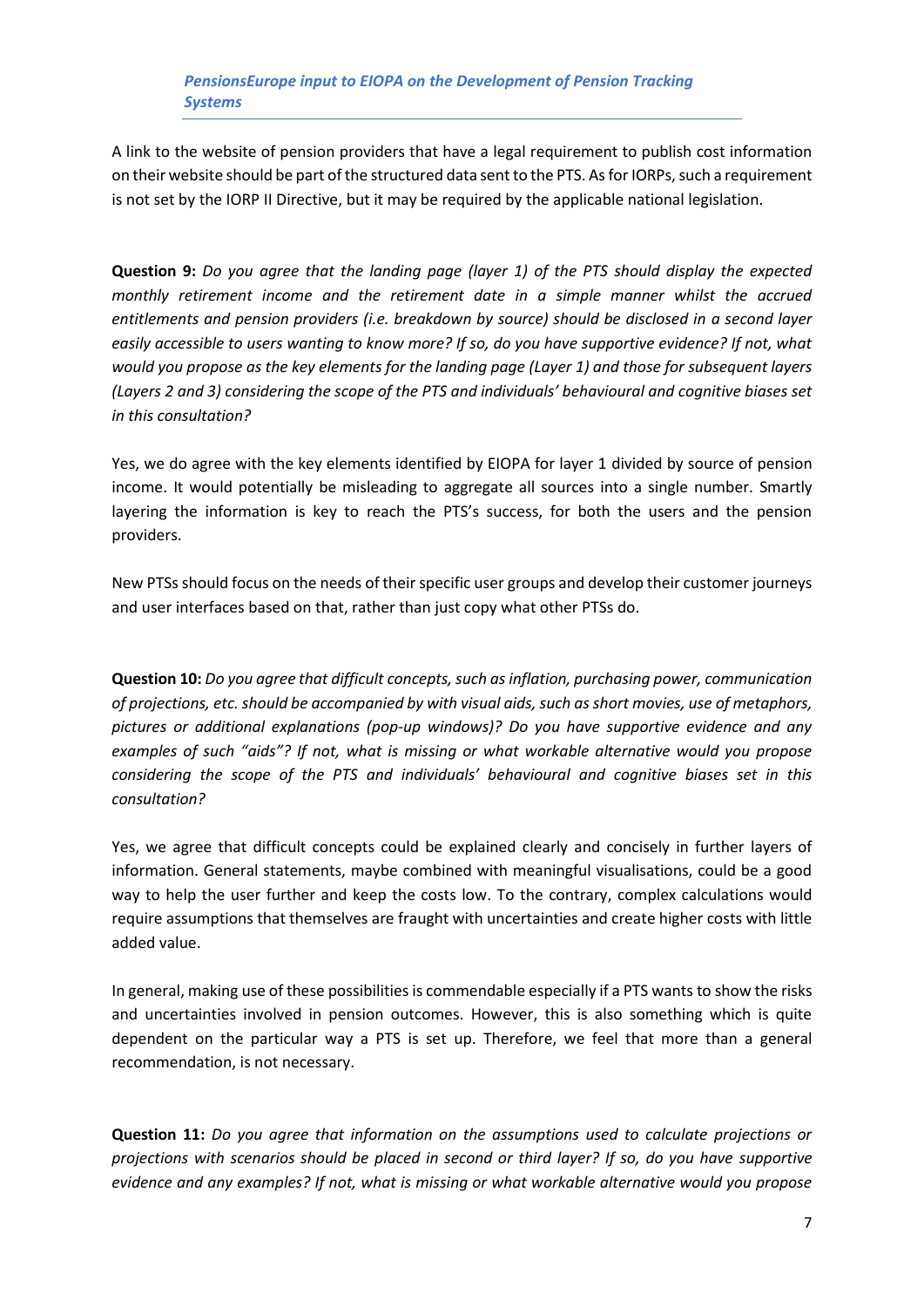*considering the scope of the PTS and individuals' behavioural and cognitive biases set in this consultation?*

No, we do not agree. On the lowest layer any information provided in the PBS on this issue should be shown.

**Question 12:** *Do you agree that additional information that is not linked to the goal of the PTS, such as ESG factors, should be accessed via signposting to the pension provider or placed in the third layer of the PTS? If so, do you have supportive evidence and any examples? If not, what is missing or what workable alternative would you propose considering the scope of the PTS and individuals' behavioural and cognitive biases set in this consultation?*

Yes, we agree that additional information not linked to the goal of the PTS may be accessed via signposting to the pension providers or could be placed in the third or further layer of the PTS.

The information on the PTS is kept to the minimum and is information on which the participant can base decisions, for example whether it is necessary to save more for retirement. An overflow of information would undermine the objectives of the PTS.

The PTS should not include information on ESG factors (or costs and investment strategy). It could be considered to signpost to existing information provided by pension providers under the SFDR, where applicable, and the Statement of Investment Policy Principles.

Finally, in general, we would like to stress that the PTS should not produce additional data requirements to pension schemes.

**Question 13:** *Do you agree that the PTS should ultimately help the user understand if he is saving enough for his retirement such that its role is clearly not to provide financial advice, but to show the user in a neutral manner the types of actions he can take, especially if it is integrated in a wider strategy (e.g. support auto-enrolment reforms, improve financial capability)? If so, do you have supportive evidence and any examples? If not, what is missing or what workable alternative would you propose considering the scope of the PTS and individuals' behavioural and cognitive biases set in this consultation?*

Yes, we agree, although we note that the ability of the PTS to assist citizens to make the right financial decisions very much depends on the specific features of the PTS considered, and on the completeness and width of the information included. As correctly described by EIOPA, whether the amount reported in the PTS will be enough to allow the individual to live in retirement at the desired level will depend also on other sources of income, non-pension assets available, housing, etc. In this light, we agree the PTS should not provide financial advice but could be helpful for users to understand if they are saving enough. In any case the PTS should be better suited to allow individuals to make financial decisions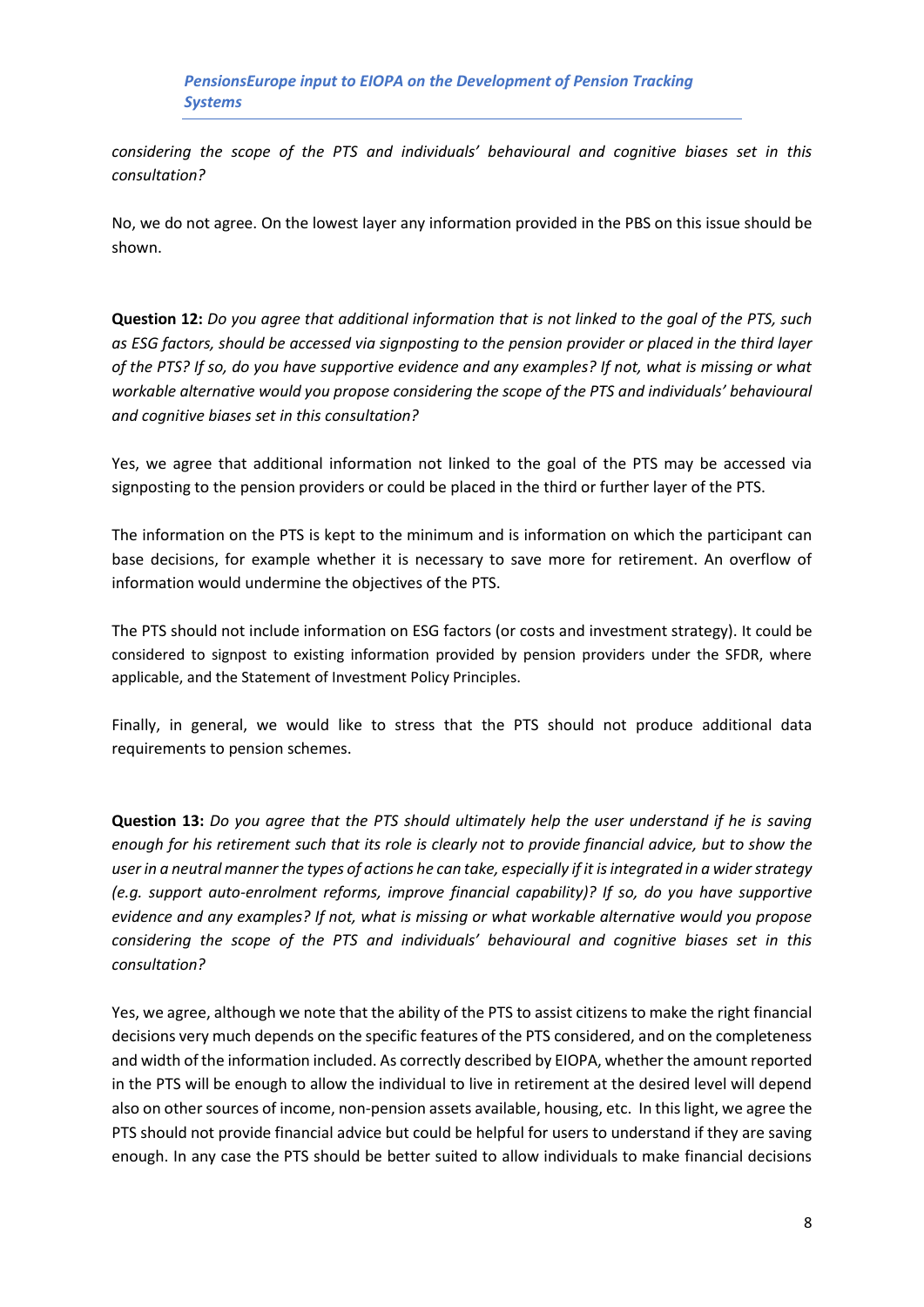than the PBS of a single pension product that only gives a fraction of the financial picture of the individual.

Establishing whether a user is saving enough for his retirement requires having a rather complete overview of the future income sources and spending habits. In general, PTSs do not have that kind of information. Looking at the challenges of a PTS in terms of completeness, simplicity and correctness whilst maximizing its usage, it seems better to have the PTS focus on its core task of providing basic information on entitlements and projected retirement income. So, helping the user with this type of evaluation and giving guidance is best left to other players in the ecosystem that have more knowledge of the individual's personal situation.

Information on possible remedies for a projected pension gap can only be rather global. In some cases, options exist in working behaviour (e.g. increasing working hours for part-time employees) and in all three pillars (e.g. contacting the employer to use an existing entitlement to join a deferred compensation scheme or use remaining liquidity for a private pension product). It is not conceivable how the pros and cons of such a decision can be presented concisely and accurately. What is achievable though, is facilitating contacts between the PTS' users and the respective pension providers.

**Question 14:** *Do you agree that the PTS, by designing a smooth user-journey, can help reduce the time and effort to take actions towards more sensible financial decisions, if facilitated through the use of nudges, interactive tools and signposting to where users can find more help or information? If so, do you have supportive evidence and any examples? If not, what is missing or what workable alternative would you propose considering the scope of the PTS and individuals' behavioural and cognitive biases set in this consultation?*

Yes, we agree. However, we would advise against over-engineering. It is important to keep the service clear and simple. Signposting is an important element of a PTS, as the signpost redirects to the pension providers where benefits were tracked. Only there and only based on the specific contractual clauses it can be determined what can be done. We do not believe a PTS, given its neutrality, should signpost to specific external sources where general information on pension choices can be found because no known source can guarantee full neutrality.

**Question 15:** *The main advantage of a live access model is the increased data protection. Do you agree that if one can start the PTS from a 'blank page', if it is technologically feasible and if the only aim of the PTS is to show the data to the user, then a live access model is the optimal solution?*

We do not have a strong opinion on whether it is preferable to adopt a live access model or a central data storage. As correctly reported by EIOPA, the question of which model to adopt is mainly of a legal and technical nature. While from a data protection and user's perspective a live model is arguably the preferred solution, the complexity of a decentralised model might lead certain MS to opt for a central data storage.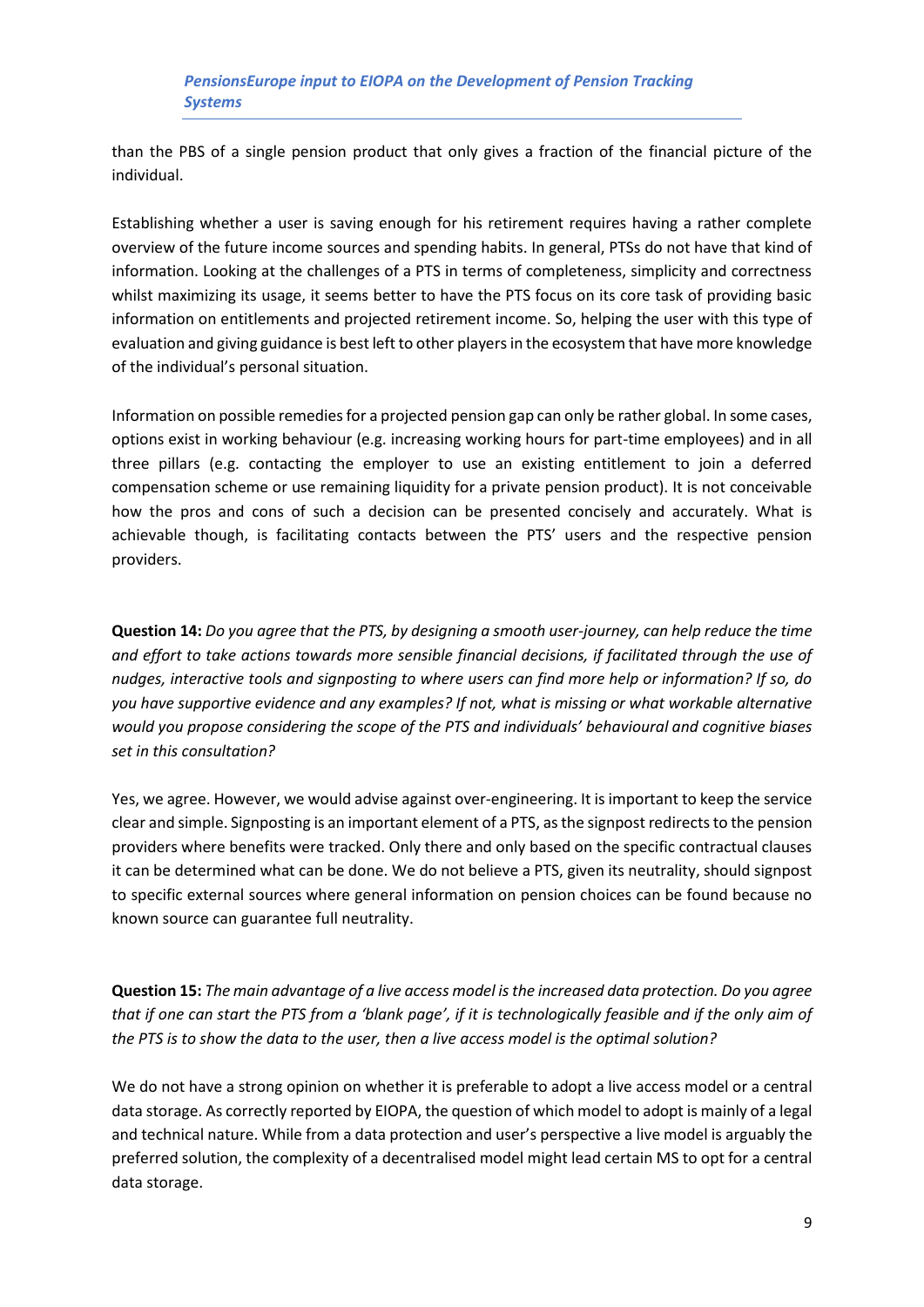Disadvantage of a live access model is that functional changes in the PTS where extra data is needed, lead to an impact for all data providers which can be costly and time consuming. As a result, this type of PTS may not be as agile in introducing new functionality or information. This aspect needs to be taken into consideration when creating a (new) PTS.

So, the answer depends on the specific situation considered. EIOPA should probably be more neutral on this choice.

**Question 16:** *Do you agree that a pilot project should be conducted to test its technological feasibility? In which circumstances would it not be necessary to conduct a pilot?*

Yes, if you are implementing really new technologies a pilot project is a good idea, although the cost of conducting a pilot should also be considered.

Obviously, before starting a pilot phase for testing the overall viability of PTS, it is important to test the capacities when connecting to the PTS. Web services tend to be rather sensitive to errors (e.g. by expired certificates) and it often takes several rounds of finetuning until server communication runs smoothly in the context of web services.

**Question 17:** *Which additional principles should apply to ensure a secure digital access to the PTS?*

-

**Question 18:** *Do you agree that a PTS in its bare minimum could consist only of the following fields: user ID, provider ID, accumulated savings/accrued entitlements, projected retirement income, retirement age and provider email or telephone number? If not, which elements are missing and should be added to operate the PTS? What would be the impact on providers of pension data to the PTS?*

Yes, we agree. The impact on IORPs and PEPP providers, in this case, would be rather limited, as these elements are currently included in the PBS and the PEPP BS. It should also be considered that very small pension providers can often not guarantee immediate availability. Therefore, telephone numbers should be a voluntary element in order not to raise unrealistic expectations. If the data set is joined by the PBS as an electronic document the contact information will always be accessible anyhow.

In general, the impact for data providers of needing to provide additional data depends on many factors. The obvious one being the question if they have the required data element in their administration in the first place. Easiest expansions for PTS and data providers are those that they already have and use and are well defined across all data providers, for example because they are part of the PBS.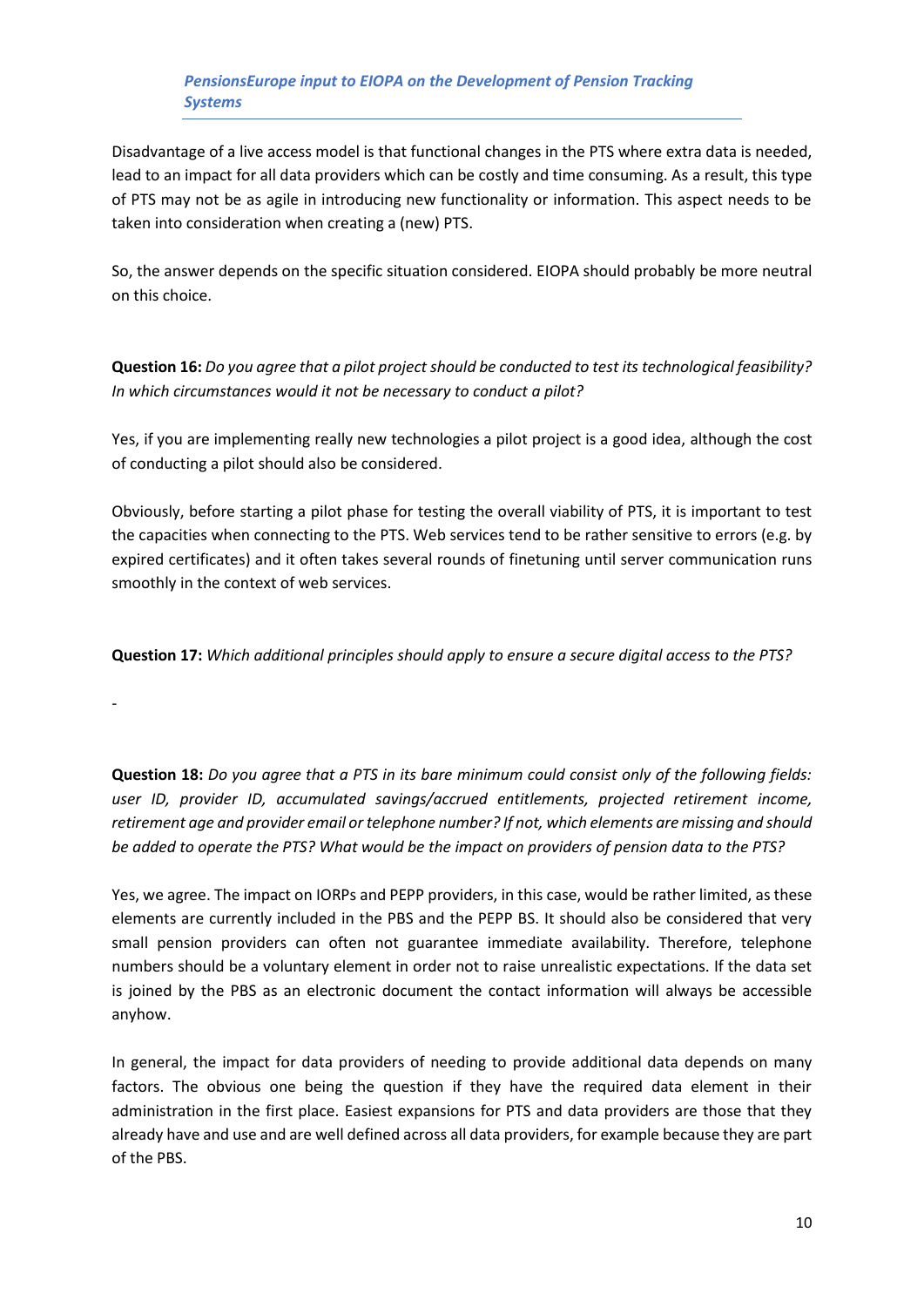**Question 19:** *Can the PBS be used as a basis to define the data needs for the PTS related to occupational pensions? Which elements would need to be added, which are redundant? What would be the impact on providers of pension data to the PTS?*

Yes, the PBS must be used as a basis to define the data needs for the PTS related to occupational pensions. We do not believe additional elements would need to be added to the PBS data. Following this approach, the impact on IORPs in terms of data provision would be rather limited. Additional or inconsistent data requirements for the purposes of the PTS compared to already existing PBS requirements should be avoided.

**Question 20:** *Do you agree that setting the data standards (data standardisation, transmission) should be done by an independent body after consulting the various stakeholders?*

No. Standardization at the national level can be important but not always possible due to the different frameworks applicable to pension providers. As for IORPs, the IORP II directive does not set a standard methodology for calculating the pension projection to be included in the PBS and MSs are mandated to set the rules to determine the assumptions of the projections. We agree with EIOPA that the data provided to the PTS should be consistent with the data provided in the PBS for IORPs.

We also agree that the involvement of stakeholders is indispensable to make sure that the data requirements correspond with the data inventory the pension providers have and to make sure that this data can easily be made available for a PTS. Therefore, we see limited room for an independent body. Decisions should be taken by the authority or institution responsible for operating the platform, with the involvement of stakeholders.

**Question 21:** *EIOPA recommends that data standardisation should be structured, include clear definitions, make use of a uniform reference date, align with agree technical standards and determine the necessity. Do you agree with this approach? If not, what other principles should apply to data standardisation? What would be the impact on providers of pension data to the PTS?*

#### X Yes

In a live access model, data minimization should also be a starting point. Starting from the ambition of the PTS to provide a specific service it first needs to be established what information is shown, to what level of accuracy and what data source is needed. If the conclusion is that the data providers need to transfer the appropriate data, then the conditions mentioned above would apply.

Example for systems with uniform rules on early retirement. If a PTS wants to show the effects of early retirement and the ambition is to just give an impression of what the impact of, for example, retiring two years early could have on pension income, the PTS could suffice with a calculation tool, and it would not need data from the data providers. Here, it is important for PTS to involve pension providers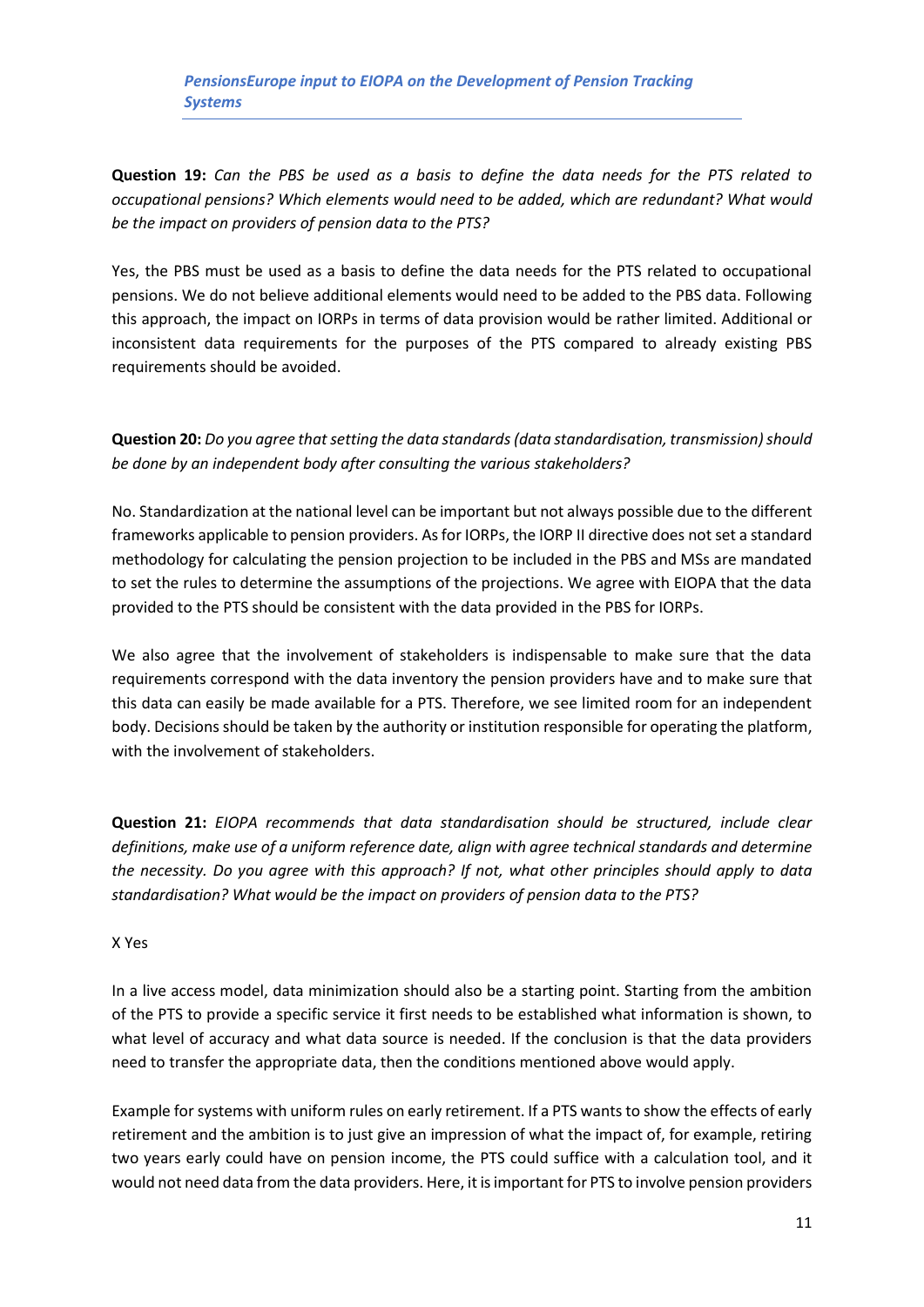and other stakeholders early to get a complete picture of how data is structured and what data requirements can (or cannot) be easily implemented. However, the data *content* should be provided by the pension providers according to their calculations (e.g. no uniform reference data). As to "definitions" transparency is key: there must be clear documentation of all data requirements and technical details for the functioning of interfaces.

**Question 22:** *Primarily EIOPA stresses that the methodology for projections included in the PTS should not differentiate across pension sources. It also referred to solutions in case there could be a differentiation in projection methodologies or assumptions used. However, EIOPA also suggests a legal analysis to assess if there is scope for coherent projections of statutory and supplementary pensions. What are your views about coherent projections between statutory and supplementary pensions and uniform projections for supplementary pensions? Which barriers should be removed to achieve coherent projections for all pension products? What would be the impact on providers of pension data to the PTS?*

We do not believe a common methodology for projections able to grasp the differences across pension schemes exists for IORPs. Even more difficult would be to find a methodology able to also fit statutory pensions and third pillar pension products.

As for IORPs, the IORP II directive does not set a standard methodology for calculating the pension projection to be included in the PBS and MSs are mandated to set the rules to determine the assumptions of the projections. We agree with EIOPA that the data provided to the PTS should be consistent with the data provided in the PBS for IORPs.

Similarly, projections of first and third pillar pensions should be based on the respective legal requirements to avoid inconsistencies and the provision of misleading information. It is not without reason that for different pension schemes and products different rules apply when it comes to making projections. We see limited value and the risk of distortions if projections are being forced with a uniform set of assumptions. Our approach would also avoid additional data requirements for pension providers while allowing to display the respective projections of each pension entitlements.

Finally, we are not (at all) convinced that EIOPA should recommend that those MSs in need of guidance should consider the projection methodology suggested in the PEPP (see par. 147), as PEPP and DC occupational (or other personal) pensions can be very different in practice. A blind replication could have detrimental consequences.

**Question 23:** *Are the following assumptions commonly used for calculating projections complete: interest (discount) rate, the return on investments, contributions paid during the year, real wage growth, inflation, the volatility of asset classes, correlations between asset classes and state incentives – tax discounts, costs of pension plan and retirement products, assumed longevity?*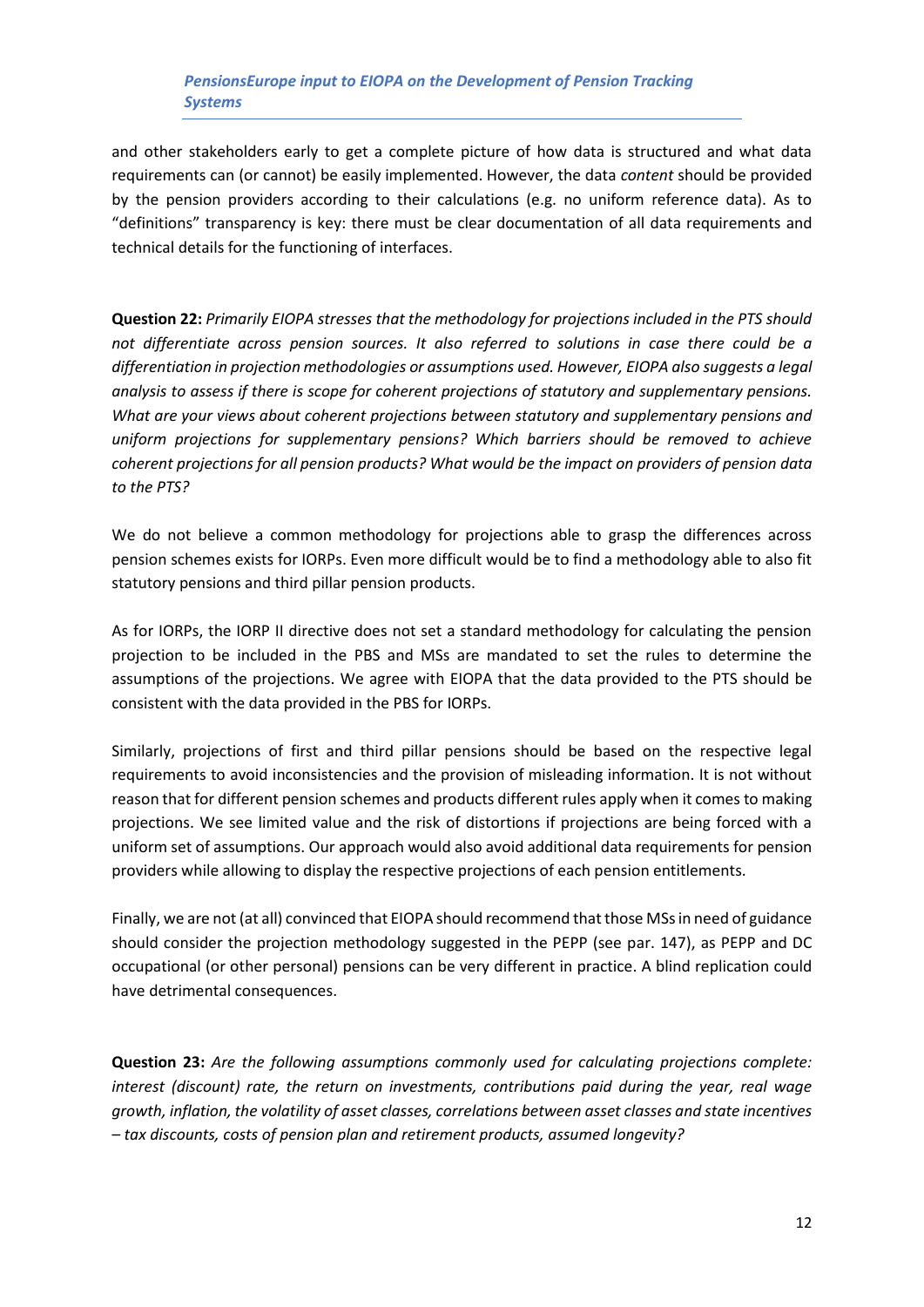Yes, generally these are the assumptions commonly used, but only for funded pensions. For pensions on a pay-as-you-go (PAYG) basis, however, a constant basis of affiliated members and the evolutions of wages are key. Therefore, we do not see the need for setting common assumptions across different pension sources. See also our answer to Q22.

**Question 24:** *EIOPA recommends that data quality checks are the responsibility of both the provider and the PTS. The data transmitted to the PTS should be complete, timely updated and consistent. Which other principles would further enhance the data accuracy of PTS?*

We agree on these principles, and we recommend restricting the role of the PTS to a formal validation of the incoming data. It is difficult to envision a PTS making its own assessments on the quality of the data received.

A PTS could look for improbabilities and report them back to the data provider, but it cannot really check data. Data quality checks should take place at the source in a live access model. The user can also play a part in improving the data quality in that the PTS could offer him the option to make remarks on the information that is presented in terms of it being incorrect or incomplete.

**Question 25:** *Do you agree that there should be a level playing field on data transmission between all pension providers meaning that if a certain product or product category is included in the scope of the PTS, then the protocol for the exchange of information should apply to all providers of these products, independent from the provider type, their size and their technological capacities? What would be the impact on providers of pension data to the PTS?*

The answer to this question depends on how broad "certain product" or "product category" is defined. Generally, the correct approach in dealing with differences in terms of size, nature, scale or complexity would be to apply the principle of proportionality. However, in the narrow concept of an automated communication through computer interfaces the goal should be to define the requirements such in a way that also small pension providers can meet the requirements.

**Question 26:** *Notwithstanding that the requirements on data exchange identified in this consultation are not specific to PTSs, what other safety certificates and requirements would ensure the security of the PTS?*

Safety certificates are indispensable for secure communication between servers. We also agree with the notion that the access for users (but also for pension providers when signing up to the platform) through digital authentication and identification must be secure and unique. The technologies that are used should be universally accessible, they should not create technical barriers for users (this would be the case if a decision for an electronic ID card is made that has not yet reached high levels of dissemination) and should be free from written form requirements for pensions providers when they sign up to the PTS.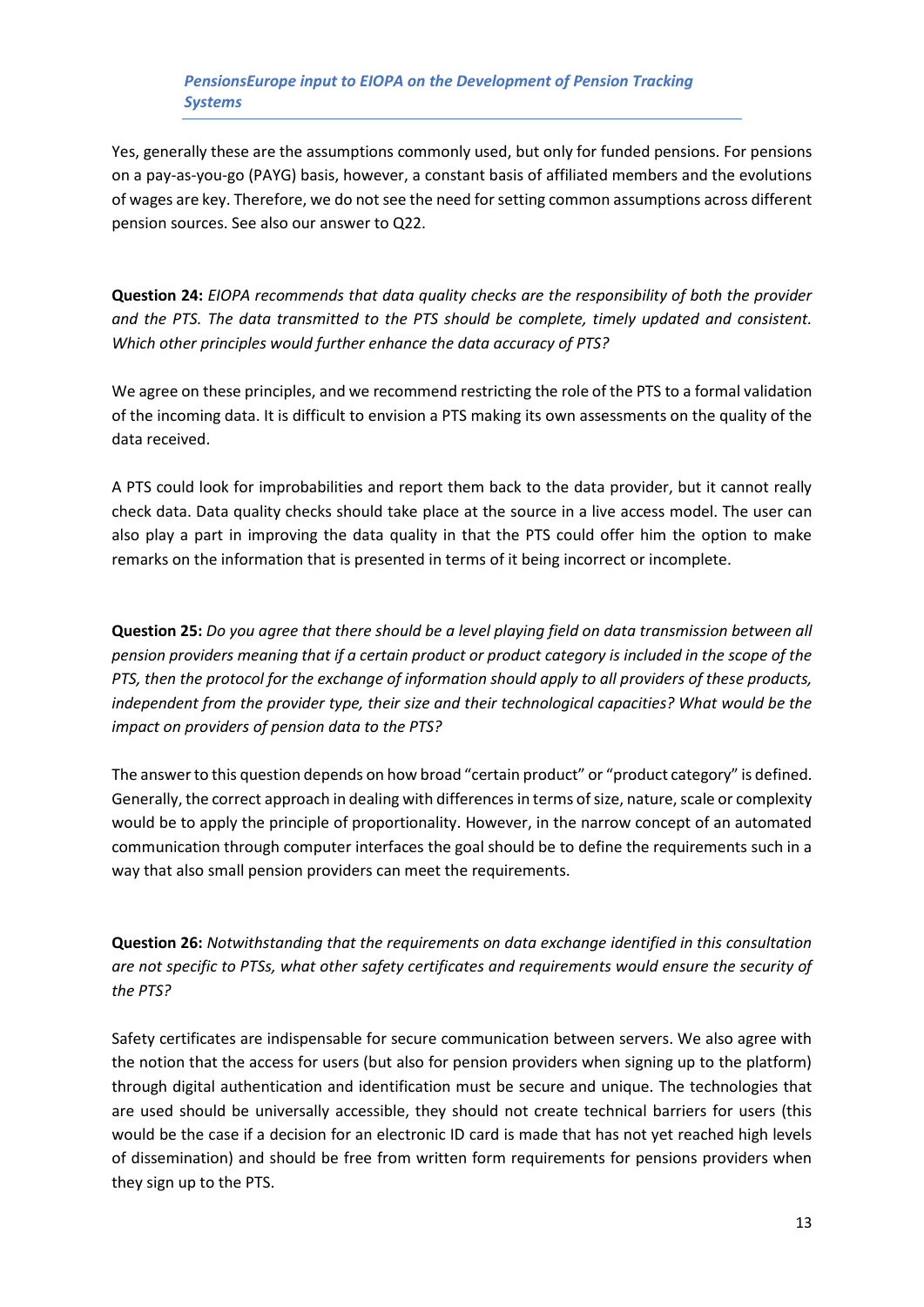**Question 27:** *Do you agree with the recommendations made by EIOPA on the connectivity with the ETS? Which other recommendations would be needed to make the ETS a success?*

Yes, PensionsEurope supports the ETS project and agrees that it is important that national PTSs can connect with a (future) ETS.

We appreciate that EIOPA explicated the hurdles around the data protection issues. We agree that as in some MSs PTSs might have restrictions to transfer personal data to the ETS without a legal basis, setting a legal basis for delivering data to the ETS linked to the principle of free movement of workers might be useful. Since pension data are sensitive and particularly protected social data, a regulation concerning data transfer would certainly be a necessary and sensible choice. We highlight that data protection issues also stem from the purpose limitation principle defined in Article 5(1)(b) of the General Data Protection Regulation (GDPR): personal data shall be collected for specified, explicit and legitimate purposes and not further processed in a manner that is incompatible with those purposes.

We agree with the recommendation to use an eIDAS verified authentication method.

We believe a European pension register would not be appropriate for data security and protection reasons. In this respect, we also agree with the live-access approach, insofar as the connected PTSs can fulfil this requirement.

The national data standards would have to take the ETS data standard into account as far as possible to avoid higher costs. For this reason, these standards must be defined commonly in a cost-efficient and feasible way. We particularly support the approach of the ETS project to jointly develop an appropriate European data model for structured data exchange. The framework of an ETS network of experts and representatives of the countries to be connected seems a promising approach. In addition, fostering a common exchange on pension communication in a new European Pension Forum could also make the participation of stakeholders in the network attractive.

Recommendations:

1. There should be a legal basis for PTS's to share data with the ETS. Currently both national legislations in combination with GDPR make this very difficult.

2. ETS: Identification and authentication needs to be addressed at the EU level, this could be done through an eIDAS extension or through other technical solutions.

3. EC will need to invest in creating the ETS and encourage PTS's to engage with the ETS.

**Question 28:** *To what extent do you see the technological developments identified in this consultation as enablers for the development of future PTSs? Which other technological developments could enhance the establishment of PTSs or support the connection to the ETS?*

The technological developments identified in the consultation could be enablers for the development of future PTS to a large extent. We do not have additional suggestions but stress that it is difficult to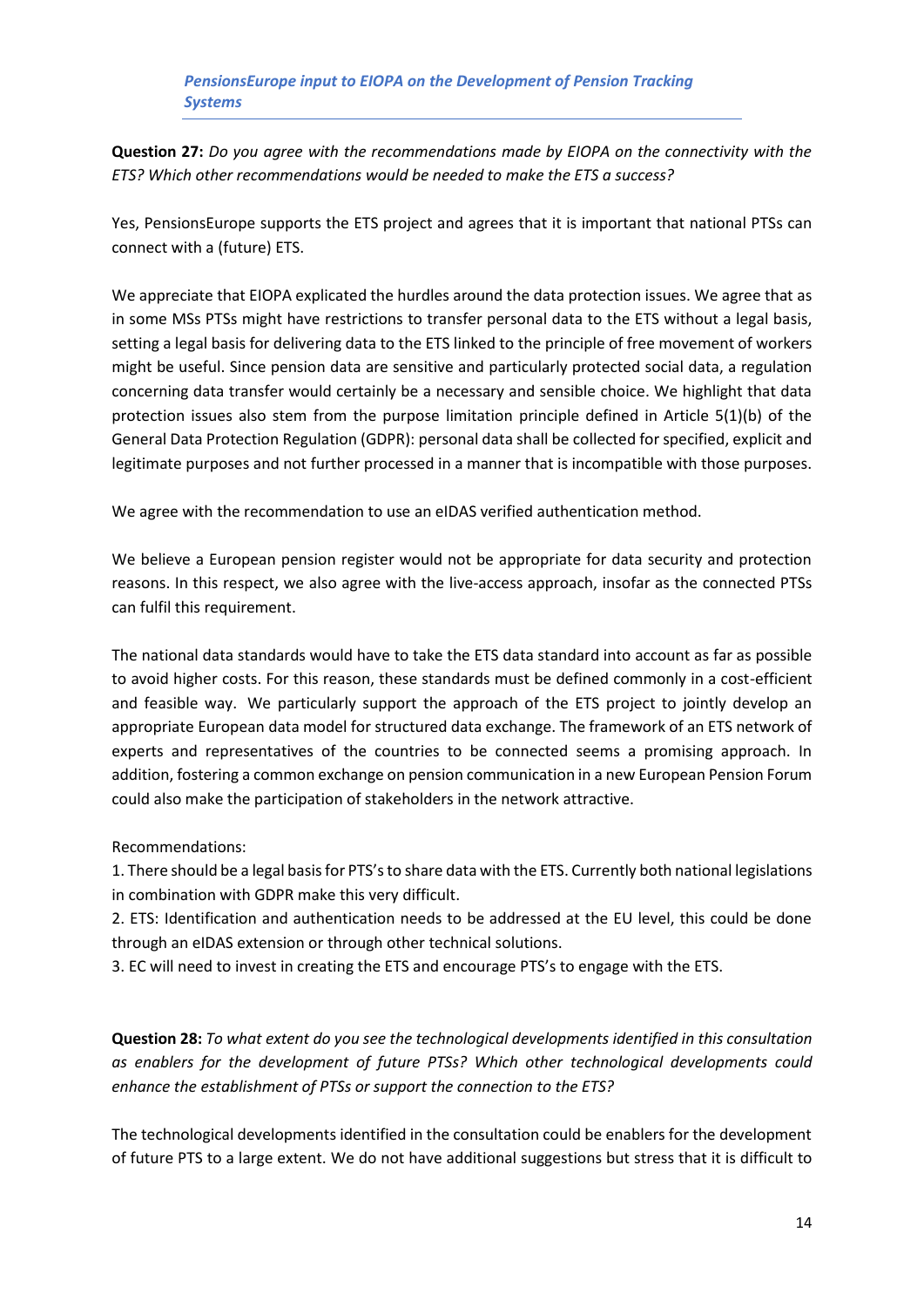predict which technological solutions could emerge in the years to come and how fast they will evolve and how largely they could be implemented.

**Question 29:** *To foster citizens' trust, do you agree that the governance structure of the PTS should be set in national measures, which should specify the development and delivery of a non-profit, independent, credible and transparent service run through a public-private partnership or by a public entity? If not, what is missing or what workable alternative would you propose which meets the principles set in this consultation?*

Yes, we agree that citizens' trust is essential and that the service should run through a public-private partnership or by a public entity. The governance structure of the PTS is key and we agree on the principles identified in this consultation.

We share the idea that the PTS should be non-profit, credible and transparent. We note that independence should primarily be understood in the sense of independence from commercial interests and political influence.

**Question 30:** *To ensure full participation in PTS, do you agree that MSs planning to implement a PTS should introduce national measures specifying the modalities for setting up and funding the PTS as well as the legal duties and responsibilities of both the PTS and the different parties involved in the PTS? What would be the impact of this approach on your organisation/sector? If not, what is missing or what workable alternative would you propose which meets the principles set in this consultation?*

Although the Danish example demonstrates that in principle a PTS can be set-up by private initiative, and the Dutch example that private initiative can be underpinned by ensuing legislative measures, in general it seems most effective to introduce national measures, while also involving the pension sector in creating appropriate public private partnerships.

National measures should define the purpose of the PTS, designate ownership and ensure its actual creation and operation. It should also enforce all involved parties to participate in the effort to create and operate the PTS. At the same time these measures should not focus on specifying the functionality.

**Question 31:** *To facilitate the effective implementation of the PTS, do you agree with a progressive roll-out of the PTS over time based on a well-defined strategy which accounts for data providers' different readiness levels and adjustments to new requirements ensuring the complete and accurate transmission of personal data to the PTS? What would be the impact of this approach on your organisation/sector? If not, what is missing or what workable alternative would you propose which meets the principles set out in this consultation?*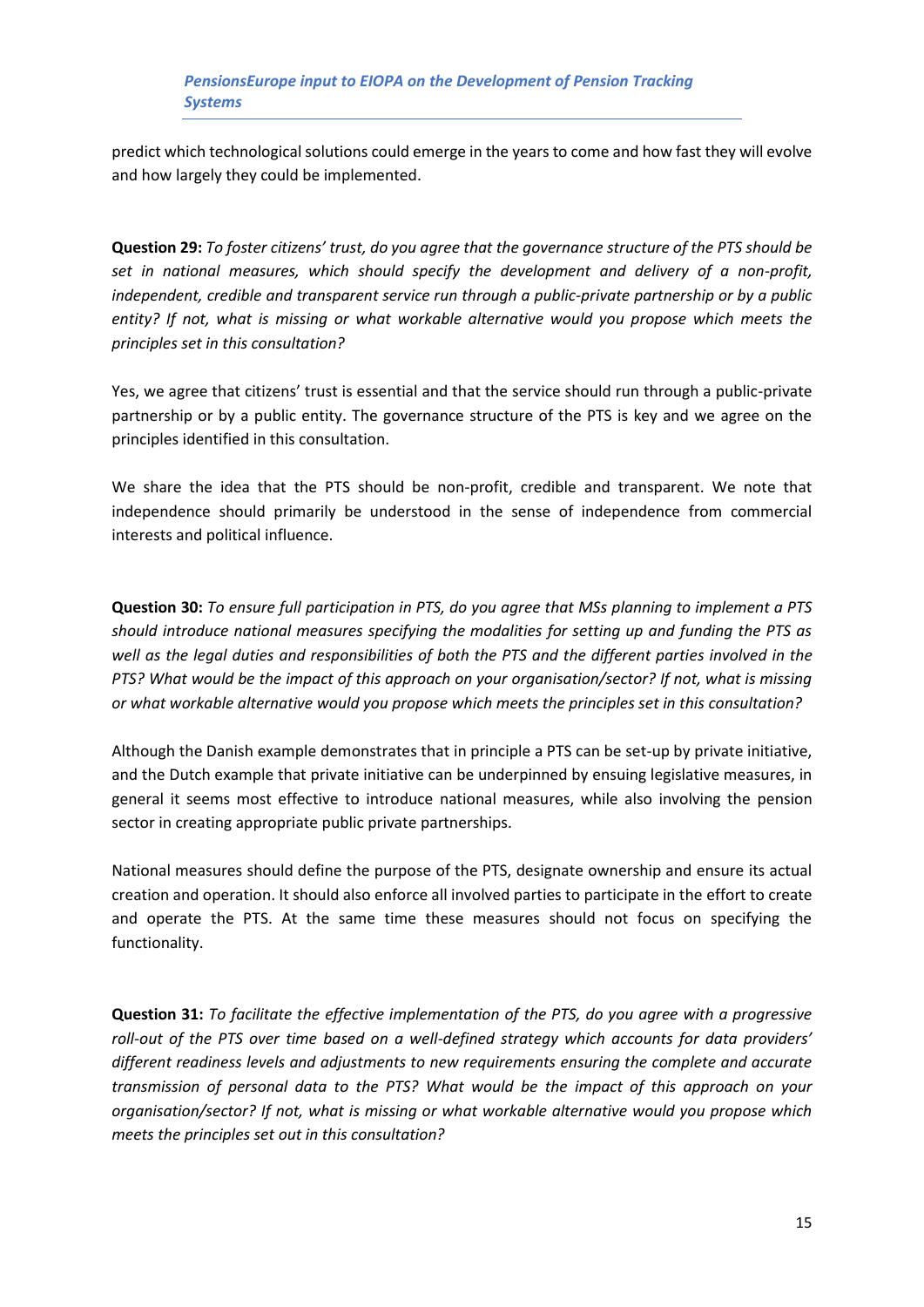Yes, we agree. Implementing a PTS is a very complex process that presents difficulties of political, technical, and economic nature. A progressive roll-out can be a good approach, in particular in first achieving the most important information categories.

**Question 32:** *Do you agree that the PTS should be free of charge for users, hence the PTS should be financed through general taxation, or a levy on providers of supplementary pensions or a combination of both whilst MSs should also consider how these costs may be shared between government and relevant partner organisations? What would be the impact of this approach on your organisation/sector? If not, what is missing or what workable alternative would you propose which meets the principles set in this consultation?*

Yes, we agree that the PTS should be free of charge for users. Explicit fees for the use of the platform would be a great disservice to the potential success of a PTS and counterproductive given the welldocumented cognitive biases and the people's reluctance to deal with pension issues.

In our opinion, the PTS should preferably be fully financed by the national budgets, perhaps with some help from EU grants. We would not advise the competent authorities to put a levy on providers of supplementary pensions, as the related costs would impact such providers and would finally have to be borne by members and beneficiaries, implying that they will get a lower retirement income.

If competent authorities would decide to levy costs on providers, there will be relevant implications for them and their members and beneficiaries. Passing on the costs to the users of the PTS is completely out of question. The high costs of setting up the PTS would translate into high usage fees, which would deter individuals from using the PTS.

The alternative not considered is a combination between national funding and EU funding. This could be further explored by EIOPA.

**Question 33:** *Do you agree that the successful implementation of the PTS necessitates integrating the PTS in a wider strategy (e.g. support auto-enrolment reforms, improve financial capability) which also aims to provide useful tools for the development of the PTS (e.g. national guidance on pension communication/language)? If not, what is missing or what workable alternative would you propose which meets the principles set in this consultation?*

Yes, we agree that the successful implementation of the PTS requires a more holistic approach on pensions. Generally, a PTS can be a good service and a valuable add-on for any type of pension system, irrespective of whether the adherence of the beneficiaries is mandatory, automated or voluntary. However, the mere existence of a PTS does not by itself solve problems such as a lack of financial capability for additional pension savings. In sum, a PTS can be one of many factors in the development of a multi-pillar pension strategy.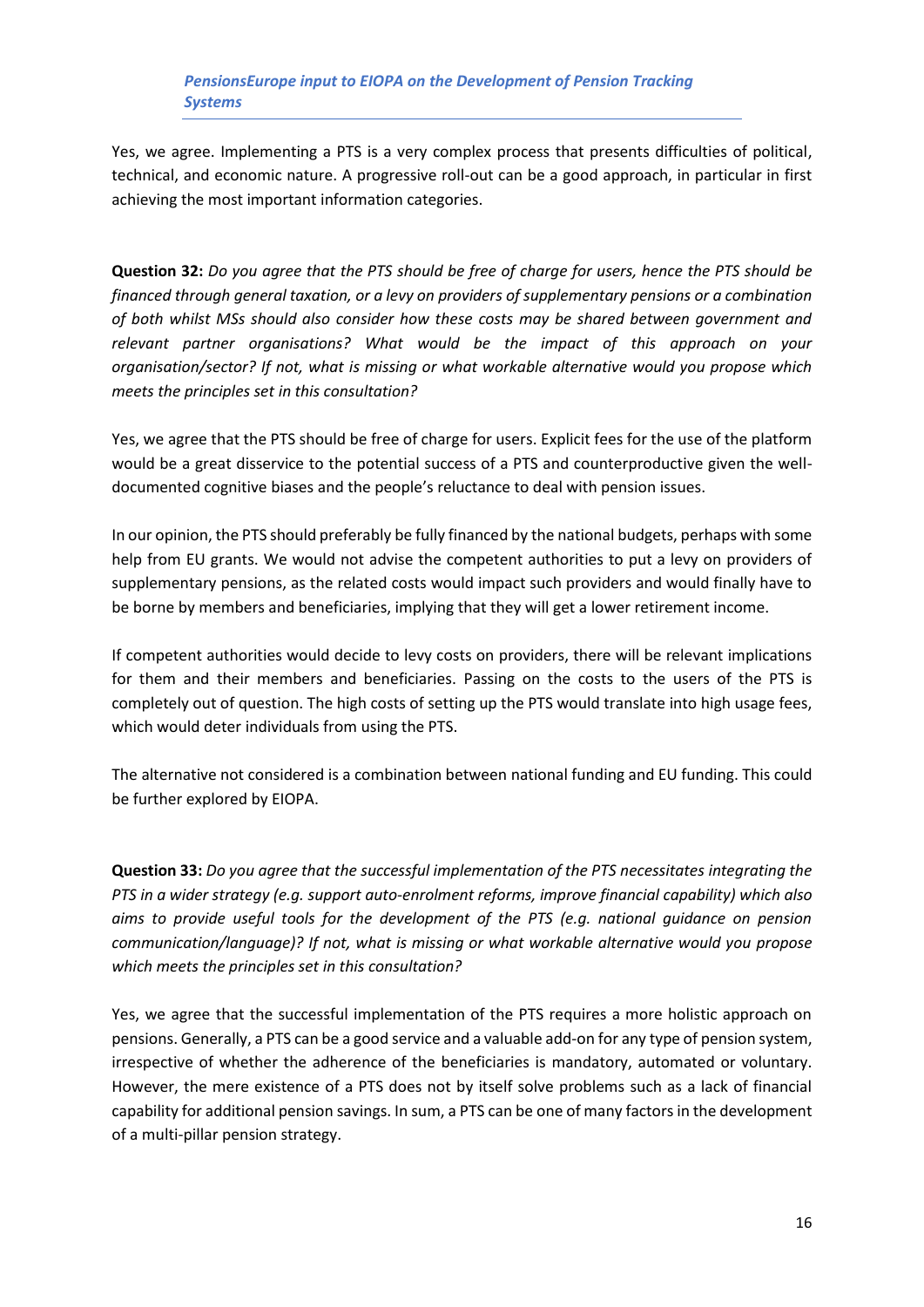The pension objectives and the choice of the right instruments are up to the Member States. The introduction of the PTS is an instrument that should contribute to ensuring that as many people as possible have an adequate pension. We are convinced that collective funded pensions have an important role to play here.

#### **Question 34:** *Do you have any other comments to share with EIOPA?*

The awareness for the privacy aspects of digitization is growing. This includes the need for consumers to get control over their own data. With the introduction of GDPR and PSD2 the EC has set steps to give citizens more control over their own data. One of the next steps is EC's Digital Finance Strategy that is expected to open up the data that is currently held by financial services organisations, possibly including pension providers. That means data sharing (on basis of the users consent) becomes the standard. PTS's should prepare for that. At the same time the fact that these privacy aspects are regulated at the European level, implies that there is a need for providing clarity at the European level that for instance GDPR does not stand in the way of the needed data exchange for the creation of either a national PTS or an ETS.